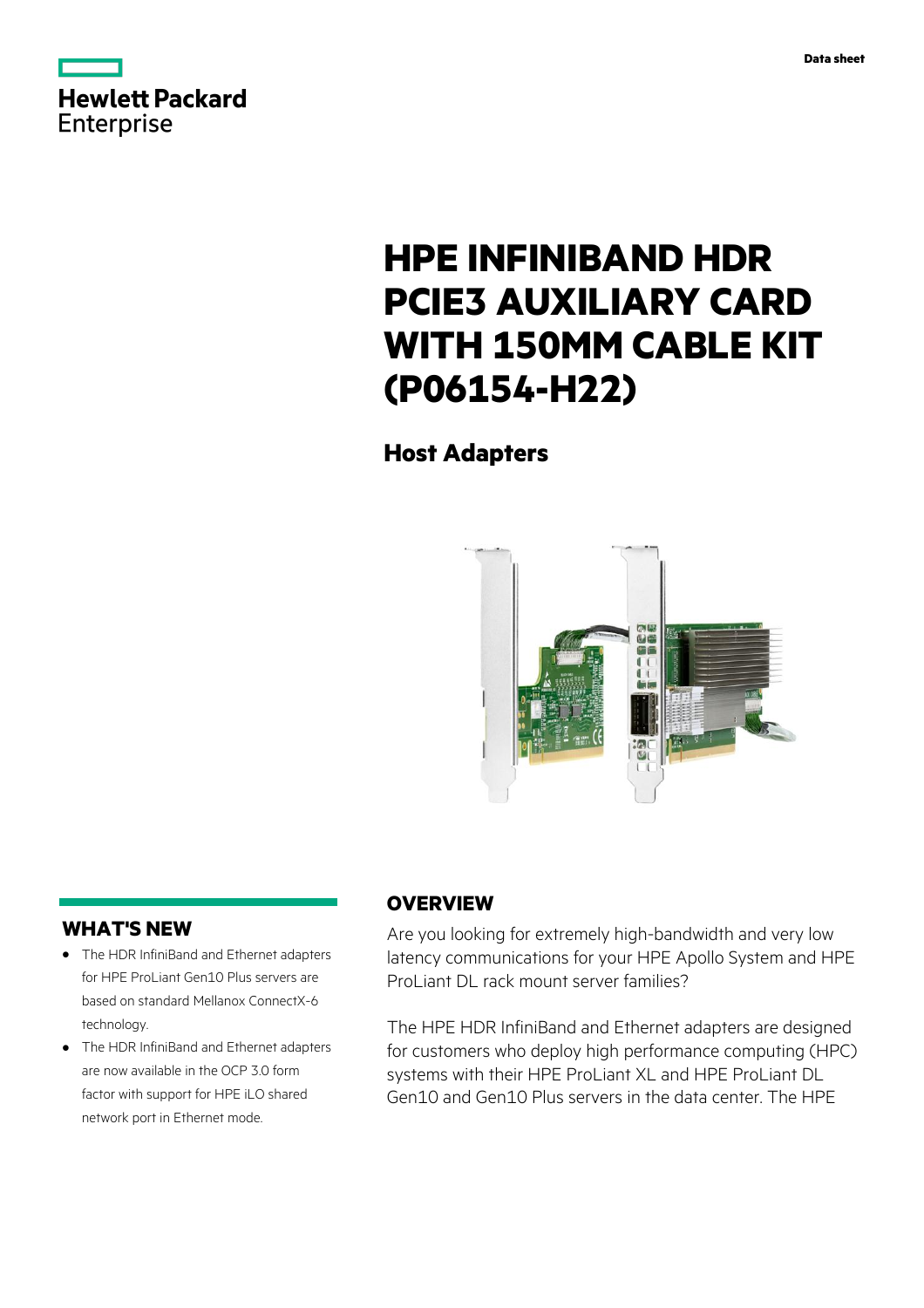InfiniBand HDR/HDR100 and Ethernet adapters are available as stand up cards or in the OCP 3.0 form factor, equipped with 1 port or 2 ports. Combined with HDR InfiniBand switches, they deliver low latency and up to 200Gbps bandwidth, ideal for performance-driven server and storage clustering applications in HPC and enterprise data centers.

### **FEATURES**

### **Low-Latency, High-Bandwidth InfiniBand Connectivity**

HPE HDR InfiniBand adapters deliver up to 200Gbps bandwidth and a submicrosecond latency for demanding HPC workloads.

The HPE InfiniBand HDR100 adapters, combined with HDR switches and HDR cables, are aimed at simplified infrastructure by reducing the number of required switches for a given 100Gbps InfiniBand fabric.

HPE HDR InfiniBand adapters are supported on the HPE Apollo XL and HPE ProLiant DL Gen10 and Gen10 Plus servers.

### **Offloading Mechanisms**

HPE HDR InfiniBand adapters include multiple offload engines that speed up communications by delivering a low CPU overhead for increasing throughput.

HPE HDR InfiniBand adapters support MPI tag matching and rendezvous offloads, along with adaptive routing on reliable transport.

# **Technical specifications HPE InfiniBand HDR PCIe3 Auxiliary Card with 150mm Cable Kit**

| <b>Product Number</b>              | P06154-H22                      |
|------------------------------------|---------------------------------|
| Data rate                          | <b>NA</b>                       |
| <b>Bus type</b>                    | PCIe 3.0 x16                    |
| <b>Form factor</b>                 | Standup LP                      |
| Server type supported              | HPE Apollo Gen10 Systems        |
| <b>Product Dimensions (metric)</b> | 21.84 x 17.78 x 6.2 cm          |
| Weight                             | $0.14$ kg                       |
| Warranty                           | 3-year warranty, parts exchange |
| <b>Connector type</b>              | QSFP56                          |
| <b>Supported Cables</b>            | DAC and AOC                     |